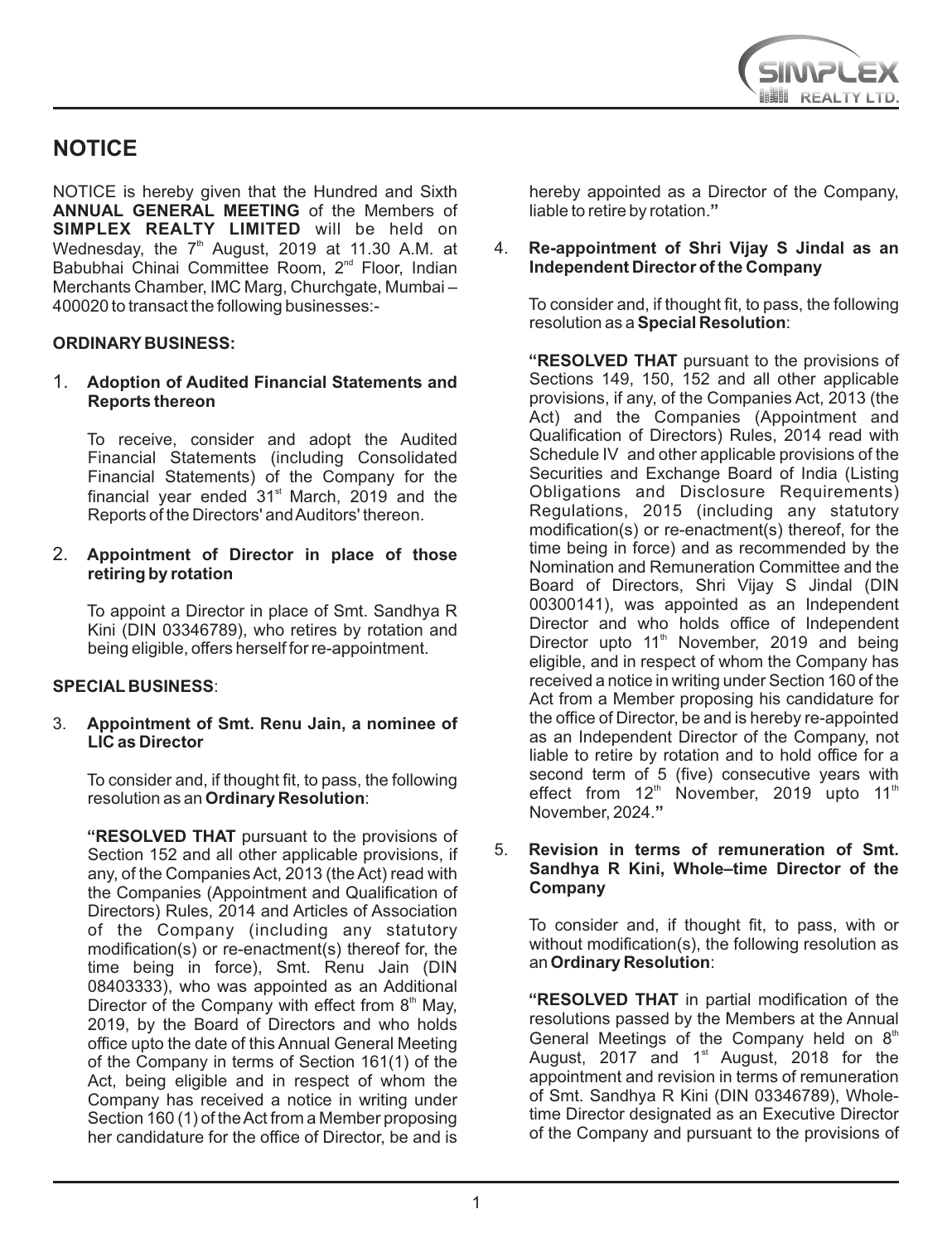Sections 196, 197 and all other applicable provisions, if any, of the Companies Act, 2013 (the Act) and the Companies (Appointment and Remuneration of Managerial Personnel) Rules, 2014 read with Schedule V of the Act (including any statutory modification(s) or re-enactment(s) thereof, for the time being in force) and as recommended by the Nomination and Remuneration Committee and the Board of Directors and subject to all other sanctions, approvals and permissions as may be required and subject to such conditions and modification(s) as may be imposed or prescribed by any of the authorities while granting such sanctions, approvals and permissions, consent of the Members of the Company be and is hereby accorded for the revision in the terms of remuneration payable to Smt. Sandhya R Kini, Whole-time Director designated as an Executive Director of the Company, by way of increase in the maximum amount of salary to ₹ 48,000/- per month (₹ Forty Eight Thousand only) with proportionate to increase in the benefits related to basic salary and perquisites, if any (including the remuneration to be paid in the event of no profits or its profits are inadequate in any financial year during the tenure of her appointment), effective from  $1<sup>st</sup>$  April, 2019, for the unexpired period of her term, as set out in the Explanatory Statement annexed to the Notice convening this meeting;

**RESOLVED FURTHER THAT** all other terms and conditions of appointment, as approved earlier by the Members in the Annual General Meetings of the Company held on  $8<sup>th</sup>$  August, 2017 and 1 $<sup>st</sup>$  August,</sup> 2018 and which are not dealt with in this resolution, shall remain unaltered;

**RESOLVED FURTHER THAT** the Board of Directors of the Company ('the Board', which term shall be deemed to include the Nomination and Remuneration Committee) be and is hereby authorized to revise, amend, alter and/or vary the terms and conditions in relation to the above remuneration in such a manner as may be permitted in accordance with the provisions of the Act and any amendment thereto or re-enactment thereof;

**RESOLVED FURTHER THAT** for the purpose of giving effect to this resolution, the Board be and is hereby authorised to do all such acts, deeds, matters and things as it may, in its absolute discretion deemed necessary, proper or desirable

and to settle any questions, difficulties and/or doubts that may arise in this regard.**"**

By Order of the Board of Directors

Mumbai,  $8<sup>th</sup>$  May, 2019

**Shekhar R Singh Company Secretary** 

CIN: L17110MH1912PLC000351

#### **Registered Office:**

30, Keshavrao Khadye Marg, Sant Gadge Maharaj Chowk, Mumbai-400 011

#### **NOTES:**

- 1. The Explanatory Statement pursuant to the provisions of Section 102 of the Companies Act, 2013 (the Act), in respect of the Special Business under **Item numbers 3, 4 and 5** of the Notice dated  $8<sup>th</sup>$  May, 2019 is appended hereto. The relevant details of Directors seeking appointment/reappointment pursuant to the Regulation 36(3) of the SEBI (Listing Obligations and Disclosure Requirements) Regulations, 2015 (the Listing Regulations) is given in Annexure to this Notice.
- 2. **A MEMBER ENTITLED TO ATTEND AND VOTE AT THE MEETING IS ENTITLED TO APPOINT A PROXY TO ATTEND AND, ON A POLL, TO VOTE INSTEAD OF HIMSELF AND SUCH PROXY NEED NOT BE A MEMBER OF THE COMPANY.**  The proxies, in order to be valid, should be duly completed, stamped and signed and must be lodged at the registered office of the Company not less than 48 hours before the commencement of the meeting. A person can act as a proxy on behalf of Members not exceeding fifty (50) and holding in the aggregate not more than ten percent of the total share capital of the Company.
- 3. The Members/Proxy holders are requested to bring their duly filled Attendance Slip along with their copy of the Annual Report to the meeting.
- 4. **Book Closure:**

**The Register of Members and Transfer Books of the Company will be closed from Friday, the**  2<sup>nd</sup> August, 2019 to Wednesday, the 7<sup>th</sup> August, **2019 (both days inclusive)** for the purpose of the Hundred and Sixth Annual General Meeting (AGM) or any adjournment thereof.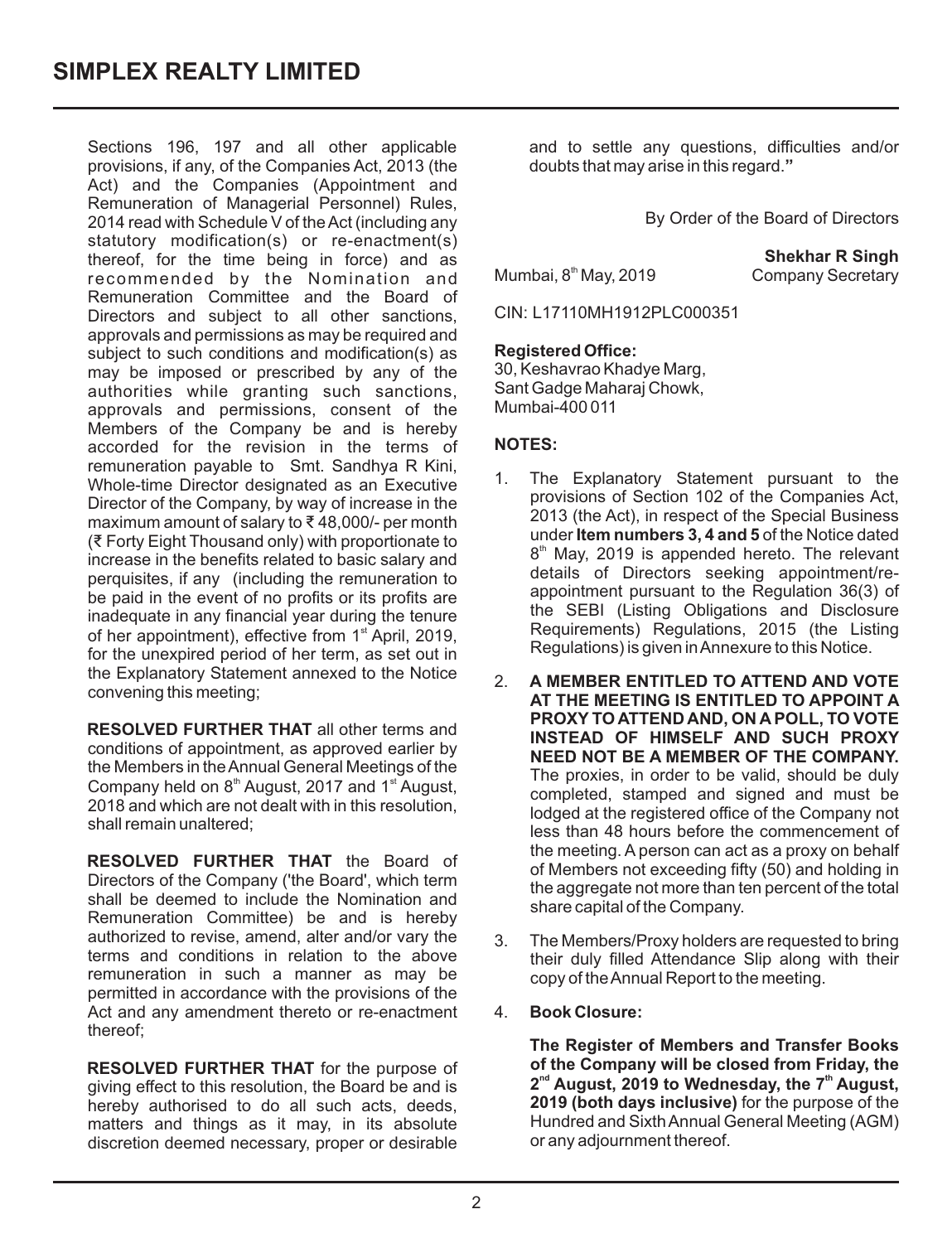5. The Register of Directors and Key Managerial Personnel and their shareholding and the Register of Contracts or Arrangements in which the Directors are interested as maintained under Section 170 and Section 189 of the Act, respectively will be available for inspection by the Members at the AGM.

### 6. **Unclaimed Dividends:**

(a) **Transfer to the Investor Education and Protection Fund:** 

Members are hereby informed that the Company is required to transfer dividends which have remained unpaid/unclaimed for a period of seven years from the date on which dividend has become due for payment to the Investor Education and Protection Fund (IEPF) established by the Government. Accordingly, during the year, unclaimed dividends amounting  $\bar{\tau}$  2,23,090/- pertaining to the financial year 2010-11 has been transferred to IEPF on 5<sup>th</sup> October, 2018.

Members are requested to note that no claim shall lie against the Company in respect of any amount of dividend remaining unclaimed/ unpaid for a period of seven years from the dates they became first due for payment. Any Member, who has not claimed the dividend in respect of the financial year ended 31<sup>st</sup> March, 2012 and onwards is requested to approach the Company/the Share Transfer Agent (STA) of the Company for claiming the same as early as possible but not later than  $18<sup>th</sup>$  September, 2019.

#### (b) **Details of Unclaimed Dividends on Website:**

In order to help Members to ascertain the status of Unclaimed Dividends, the Company has uploaded the information in respect of Unclaimed Dividends for the financial year ended 31<sup>st</sup> March, 2012 and subsequent years on the website of Investor Education and Protection Fund, www.iepf.gov.in and under "Investor Relations" section on the website of the Company - www.simplexgroup.com.

# (c) **Transfer of "Underlying Share" into IEPF:**

In terms of Section 125(6) of the Act read with

IEPF Authority (Accounting, Audit, Transfer and Refund) Rules, 2016, the Company is required to transfer the shares in respect of which dividends have remained unclaimed for a period of seven consecutive years to the IEPF Suspense Account established by the Central Government. As required under the said Rules, the Company has published a Notice in the newspapers inviting the Members attention to the aforesaid Rules. The Company has also sent individual communication to the concerned Members whose shares are liable to be transferred to IEPF Suspense Account, pursuant to the said Rules.

The Company has also uploaded full details of such shares due for transfer as well as unclaimed dividends under "Investor Relations" section on the website of the Company.

# 7. **Nomination Facility:**

As per the provisions of Section 72 of the Act, facility for making nomination is available for the Members in respect of the shares held by them. Members holding shares in single name and who have not yet registered their nomination are requested to register the same by submitting Form No. SH-13. If a Member desires to cancel the earlier nomination and record fresh nomination, he may submit the same in Form No. SH-14. Both Forms are appended at the end of the Annual Report. Members holding shares in physical form are requested to submit the forms to the Company's STA. Members holding shares in electronic form may obtain Nomination forms from their respective Depository Participant.

#### 8. **Updation of Members' Details:**

The format of the Register of Members prescribed by the Ministry of Corporate Affairs under the Act, requires the Company/STA to record additional details of Members, including their PAN details, email address, bank details for payment of dividend, etc. A form for capturing the additional details is appended at the end of this Annual Report. Members holding shares in physical form are requested to submit the filled in form to the Company or its STA. Members holding shares in electronic form are requested to submit the details to their respective Depository Participants.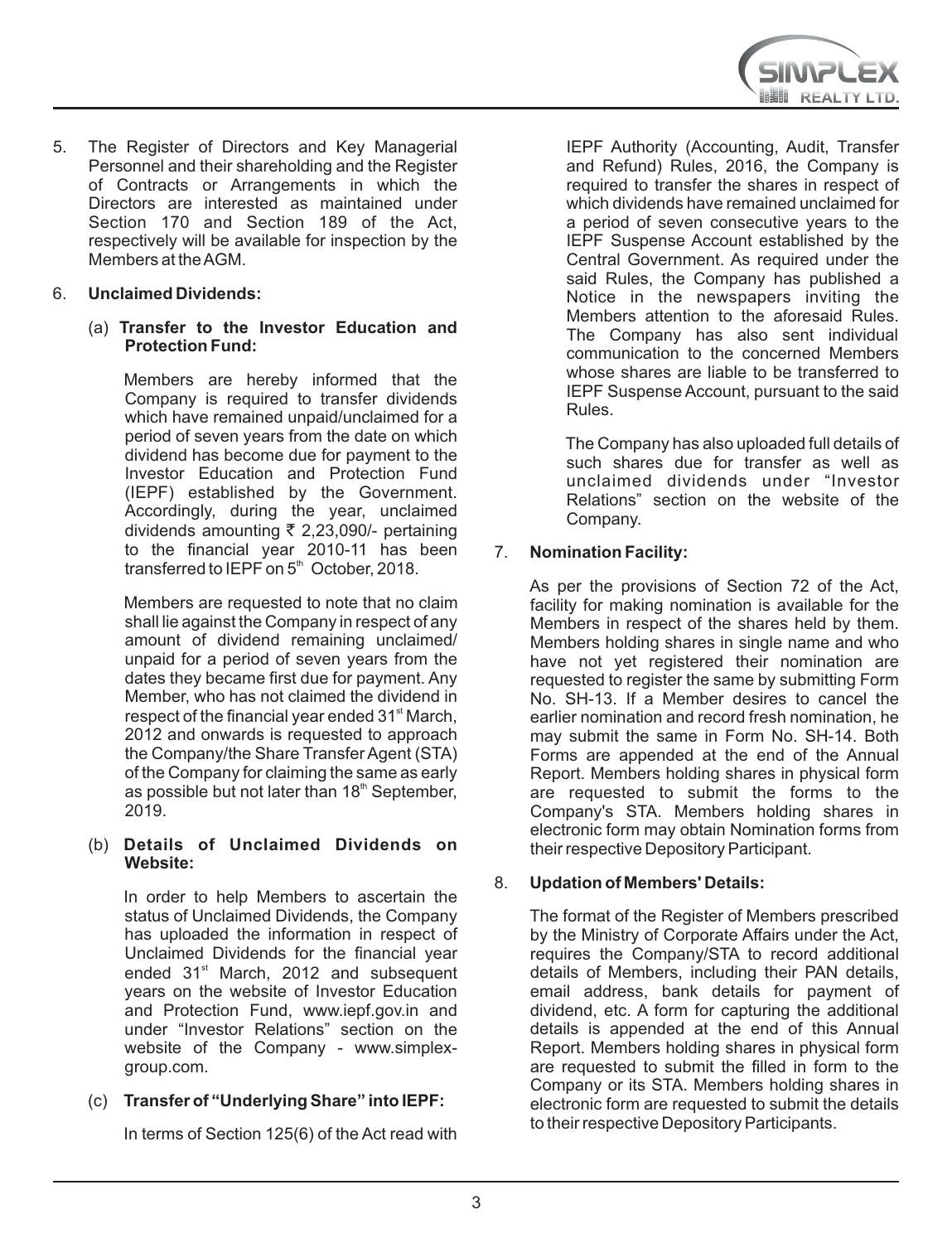- 9. Electronic copy of the Annual Report for 2018-19 is being sent to all Members whose email addresses are registered with the Company/ Depository Participants for communication purposes, unless any Member has requested for a hard copy of the same. For Members who have not registered their email addresses, physical copies of the Annual Report for 2018-19 are being sent in the permitted mode.
- 10. To support the "Green Initiative", Members who have not registered their email addresses are requested to register the same with the Company's STA /their Depository Participants, in respect of shares held in physical/electronic mode respectively.
- 11. Corporate Members intending to send their Authorized Representatives to attend and vote at the Meeting are requested to ensure that the Authorized Representative carries a duly certified true copy of their Board Resolution.

#### 12. **Voting through Electronic means**

I In compliance with provisions of Section 108 of the Act read with Rule 20 of the Companies (Management and Administration) Rules, 2014 and the Listing Regulations, as amended from time to time the Company is pleased to provide the Members facility of 'remote e-voting' (e-voting from a place other than venue of the AGM) to exercise their right to vote at the AGM. The business may be transacted through e-voting Services provided by Central Depository Service (India) Limited (CDSL).

The facility for voting, either through electronic voting system or through ballot/polling paper shall also be made available at the venue of the AGM. The Members attending the meeting, who have not already cast their vote through remote e-voting shall be able to exercise their voting rights at the meeting. The Members who have already cast their vote through remote e-voting may attend the meeting but shall not be entitled to cast their vote again at the AGM.

#### **The instructions for Members voting electronically are as under:**

(i) The voting period begins on Sunday,  $4<sup>th</sup>$  August, 2019 (10.00 A.M.) and ends on Tuesday,  $6<sup>th</sup>$ August, 2019 (5.00 P.M.). During this period, Members of the Company, holding shares either in physical form or in dematerialized form, as on the cut-off date (record date) of the Wednesday, the 31<sup>st</sup> July, 2019, may cast their vote electronically. The e-voting module shall be disabled by CDSL for voting thereafter.

- (ii) The Members should log on to the e-voting website www.evotingindia.com.
- (iii) Click on Members.
- (iv) Now Enter your User ID
	- a. For CDSL: 16 Digits beneficiary ID,
	- b. For NSDL: 8 Character DP ID followed by 8 Digits Client ID,
	- c. Members holding shares in Physical Form should enter Folio Number registered with the Company.
- (v) Next enter the Image Verification as displayed and Click on Login.
- (vi) If you are holding shares in demat form and had logged on to www.evotingindia.com and voted on an earlier voting of any company, then your existing password is to be used.
- (vii) If you are a first time user, follow the steps given below:

**For Members holding shares in Demat Form and Physical Form**

| PAN                                                                    | Enter your 10 digit alpha-numeric PAN<br>issued by Income Tax Department<br>(Applicable for both demat shareholders<br>as well as physical shareholders)<br>Members who have not updated their<br>PAN with the Company/Depository<br>Participant are requested to use the<br>first two letters of their name and the 8<br>digits of the sequence number in the<br>PAN field.<br>In case the sequence number is less<br>than 8 digits enter the applicable<br>number of 0's before the number after<br>the first two characters of the name in<br>CAPITAL letters. Eg. If your name is<br>Ramesh Kumar with sequence number<br>1 then enter RA00000001 in the PAN<br>field. |
|------------------------------------------------------------------------|----------------------------------------------------------------------------------------------------------------------------------------------------------------------------------------------------------------------------------------------------------------------------------------------------------------------------------------------------------------------------------------------------------------------------------------------------------------------------------------------------------------------------------------------------------------------------------------------------------------------------------------------------------------------------|
| Dividend<br>Bank<br>Details<br>OR.<br>Date of<br><b>Birth</b><br>(DOB) | Enter the Dividend Bank Details or Date of<br>Birth (in dd/mm/yyyy format) as recorded<br>in your demat account or in the Company<br>records in order to login. If both the details<br>are not recorded with the depository or<br>Company please enter the member id/<br>folio number in the Dividend Bank details<br>field as mentioned in instruction (iv).                                                                                                                                                                                                                                                                                                              |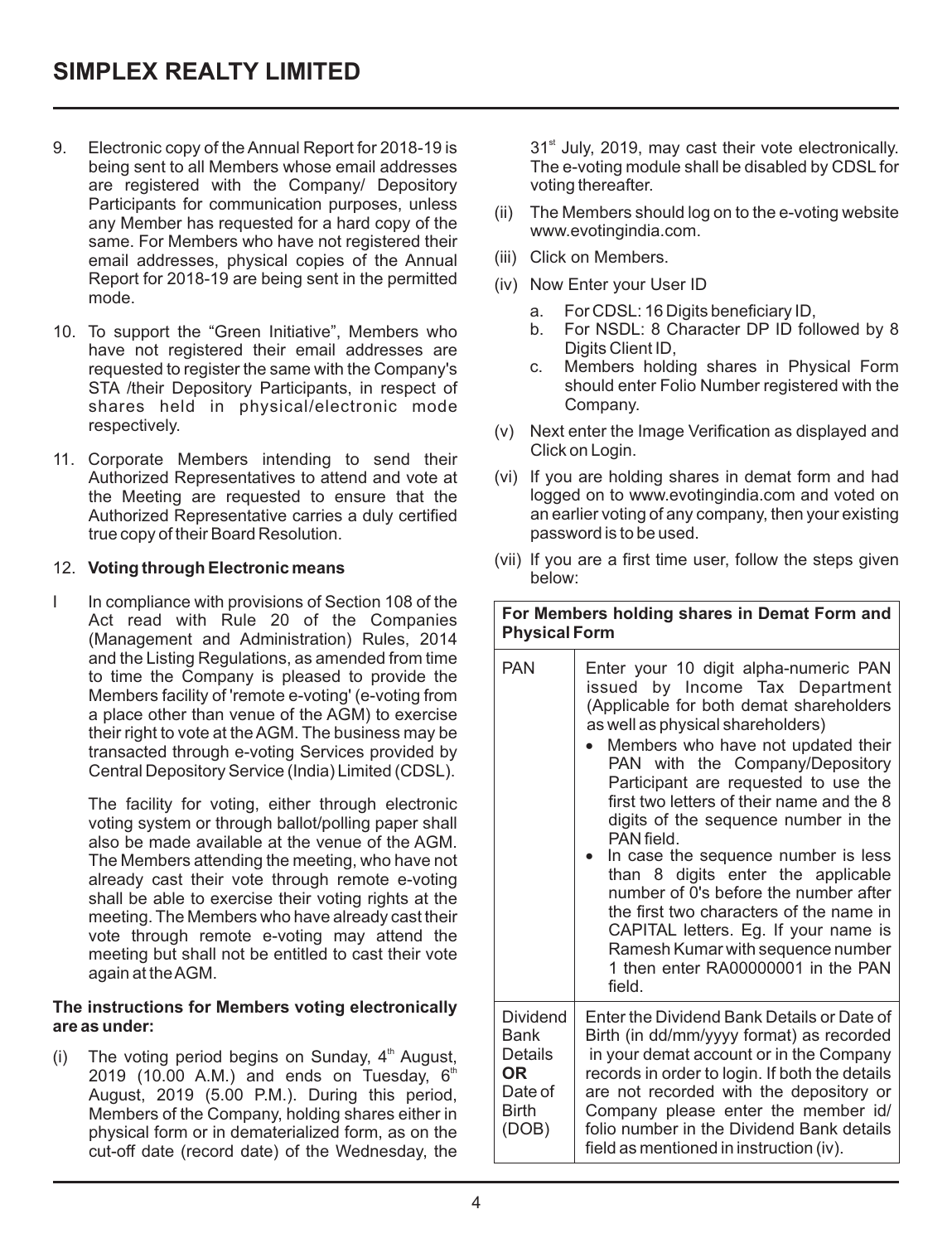

- (viii) After entering these details appropriately, click on "SUBMIT" tab.
- (ix) Members holding shares in physical form will then directly reach the Company selection screen. However, Members holding shares in demat form will now reach 'Password Creation' menu wherein they are required to mandatorily enter their login password in the new password field. Kindly note that this password is to be also used by the demat holders for voting for resolutions of any other company on which they are eligible to vote, provided that company opts for e-voting through CDSL platform. It is strongly recommended not to share your password with any other person and take utmost care to keep your password confidential.
- (x) For Members holding shares in physical form, the details can be used only for e-voting on the Resolutions contained in this Notice.
- (xi) Click on the EVSN for the relevant <Company Name> on which you choose to vote.
- (xii) On the voting page, you will see "RESOLUTION DESCRIPTION" and against the same the option "YES/NO" for voting. Select the option "YES" or "NO" as desired. The option YES implies that you assent to the Resolution and option NO implies that you dissent to the Resolution.
- (xiii) Click on the "RESOLUTIONS FILE LINK" if you wish to view the entire Resolution details.
- (xiv) After selecting the Resolution you have decided to vote on, click on "SUBMIT". A confirmation box will be displayed. If you wish to confirm your vote, click on "OK", else to change your vote, click on "CANCEL" and accordingly modify your vote.
- (xv) Once you "CONFIRM" your vote on the resolution, you will not be allowed to modify your vote.
- (xvi) You can also take out print of the voting done by you by clicking on "Click here to print" option on the Voting page.
- (xvii)If Demat account holder has forgotten the changed password then enter the User ID and the image verification code and click on Forgot Password and enter the details as prompted by the system.
- (xviii) Note for Non-Individual Members and **Custodians** 
	- · Non-Individual members (i.e. other than Individuals, HUF, NRI etc.) are required to log on to www.evotingindia.com and register themselves as Corporates.
	- · Ascanned copy of the Registration Form bearing the stamp and sign of the entity should be emailed to helpdesk.evoting@ cdslindia.com.
	- · After receiving the login details they should create compliance user using the admin login and password. The Compliance user would be able to link the depository account(s)/folio numbers on which they wish to vote.
	- · The list of accounts should be mailed to helpdesk.evoting@cdslindia.com and on approval of the accounts they would be able to cast their vote.
	- · A scanned copy of the Board Resolution and Power of Attorney (POA) which they have issued in favour of the Custodian, if any, should be uploaded in PDF format in the system for the scrutinizer to verify the same.
- (xix) In case you have any queries or issues regarding e-voting, you may refer the Frequently Asked Questions and e-voting manual available at www.evotingindia.com under help section or write an email to helpdesk.evoting@cdslindia.com.
- II The voting rights of Members shall be in proportion to their shares of the paid up equity share capital of the Company as on the cut-off date (record date) of the Wednesday, the 31<sup>st</sup> July, 2019.
- III Shri Pankaj Khandelwal, Practising Company Secretary has been appointed as the Scrutinizer to scrutinize the e-voting process in a fair and transparent manner.
- IV The Scrutinizer shall, immediately after the conclusion of voting at the AGM, first count the votes cast at the meeting, thereafter unblock the votes cast through remote e-voting in the presence of at least two witnesses not in the employment of the Company and make not later than three days of conclusion of the meeting a consolidated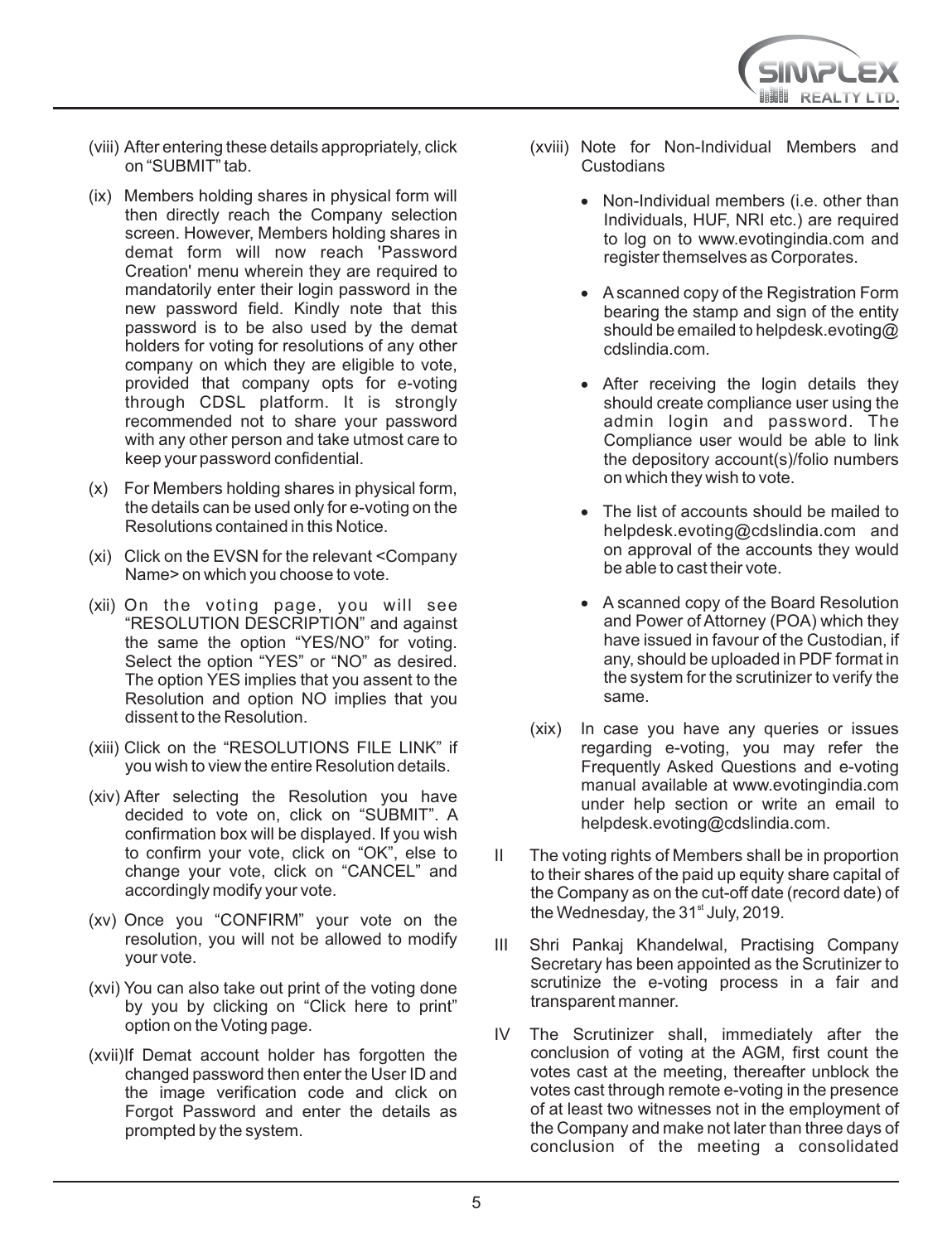Scrutinizer's report of the total votes cast in favour or against, if any, to the Chairman or a person authorized by him in writing who shall countersign the same.

- V The Results shall be declared on or after the AGM of the Company. The Results declared alongwith the Scrutinizer's Report shall be placed on the Company's website - www.simplexgroup.com and on the website of CDSL within two days of passing of the resolutions at the AGM of the Company and communicated to BSE Limited.
- VI All documents referred to in the accompanying Notice and the Explanatory Statement shall be open for inspection at the Registered Office of the Company during normal business hours (11.00 A.M. to 1.00 P.M.) on all working days, upto and including the date of the AGM of the Company.

# **EXPLANATORYSTATEMENT**

As required by Section 102 of the Companies Act, 2013 (the Act), the following Explanatory Statement sets out all material facts relating to the business mentioned under **Item numbers 3, 4 and 5** of the accompanying Notice dated 8<sup>th</sup> May, 2019.

#### **Item No. 3**

Life Insurance Corporation of India's (LIC) vide its letter number IMA/ND Cell/ JF dated  $5<sup>th</sup>$  December, 2012 nominated Shri T C Suseelkumar, Executive Director (M-B&AC) of LIC as its representative on the Board of the Company in place of Smt. Gopa Ray who ceased to be director with effect from 30<sup>th</sup> November, 2012. Accordingly, Shri T C Suseelkumar was appointed as an Additional Director of the Company with effect from 30<sup>th</sup> November, 2012. The Members of the Company at the Hundredth Annual General Meeting approved his appointment as a Nominee Director of LIC.

Further, LIC vide its letter number IMA/ND Cell/ NHM/ dated 13<sup>th</sup> March, 2019 has withdrawn his nomination with effect from the resignation of Shri T C Suseelkumar i.e. 28<sup>th</sup> December, 2018 and nominated Smt. Renu Jain, Director (ZTC- Gurugram) as its representative on the Board of the Company in place of Shri T C Suseelkumar. Accordingly, Smt. Renu Jain was appointed as anAdditional Director of the Company with effect from  $8<sup>th</sup>$  May, 2019.

In terms of Section 161(1) of the Act, Smt. Renu Jain holds office only upto the date of the forthcoming AGM of the Company but is eligible for appointment as a Director, whose office shall be liable to retire by rotation.

Smt. Renu Jain, aged 58 years, is a Master in commerce with specialization in Marketing, University of Delhi and she is a Licentiate of the Insurance Institute of India. She ioined LIC as a Direct Recruit Officer of  $13<sup>th</sup>$  - A batch in 1984.

Smt. Renu Jain is not disqualified from being appointed  $160(1)$  of the Act proposing the candidature of Smt. Renu Jain for the office of a Director of the Company. as Director in terms of Section 164 of the Act and has given her consent to act as Director. The Company has received notice in writing from a Member under Section

The Board is of the view that the appointment of Smt. Renu Jain on the Company's Board as Director is appointment of Smt. Renu Jain as a Director of the desirable and would be beneficial to the Company. Accordingly, consent of the Members is sought for passing resolution as set out in this Item of the Notice for Company.

Except Smt. Renu Jain, being an appointee, none of the Directors and Key Managerial Personnel of the Company and their relatives is concerned or interested, financially or otherwise, in the resolution set out at Item number 3 except to the extent of their shareholding, if any, in the Company.

The Explanatory Statement together with the accompanying Notice may also be regarded as disclosure under Regulation 36(3) of the SEBI (Listing Obligations and Disclosure Requirements) Regulations, 2015 and Secretarial Standard-2 issued by the Institute of Company Secretaries of India.

The Board recommends the Resolution at Item No. 3 of the Notice for your approval.

#### **Item No. 4**

The Members of the Company at the  $102<sup>nd</sup>$  Annual General Meeting held on  $5<sup>th</sup>$  August, 2015 approved the appointment of Shri Vijay S Jindal as an Independent Director of the Company for a period of 5 (five) consecutive years with effect from 12<sup>th</sup> November, 2014. Shri Vijay S Jindal will be completing his first term on 11<sup>th</sup> November, 2019.

The Board of Directors at the meeting held on  $8<sup>th</sup>$  May, 2019, on the recommendation of the Nomination and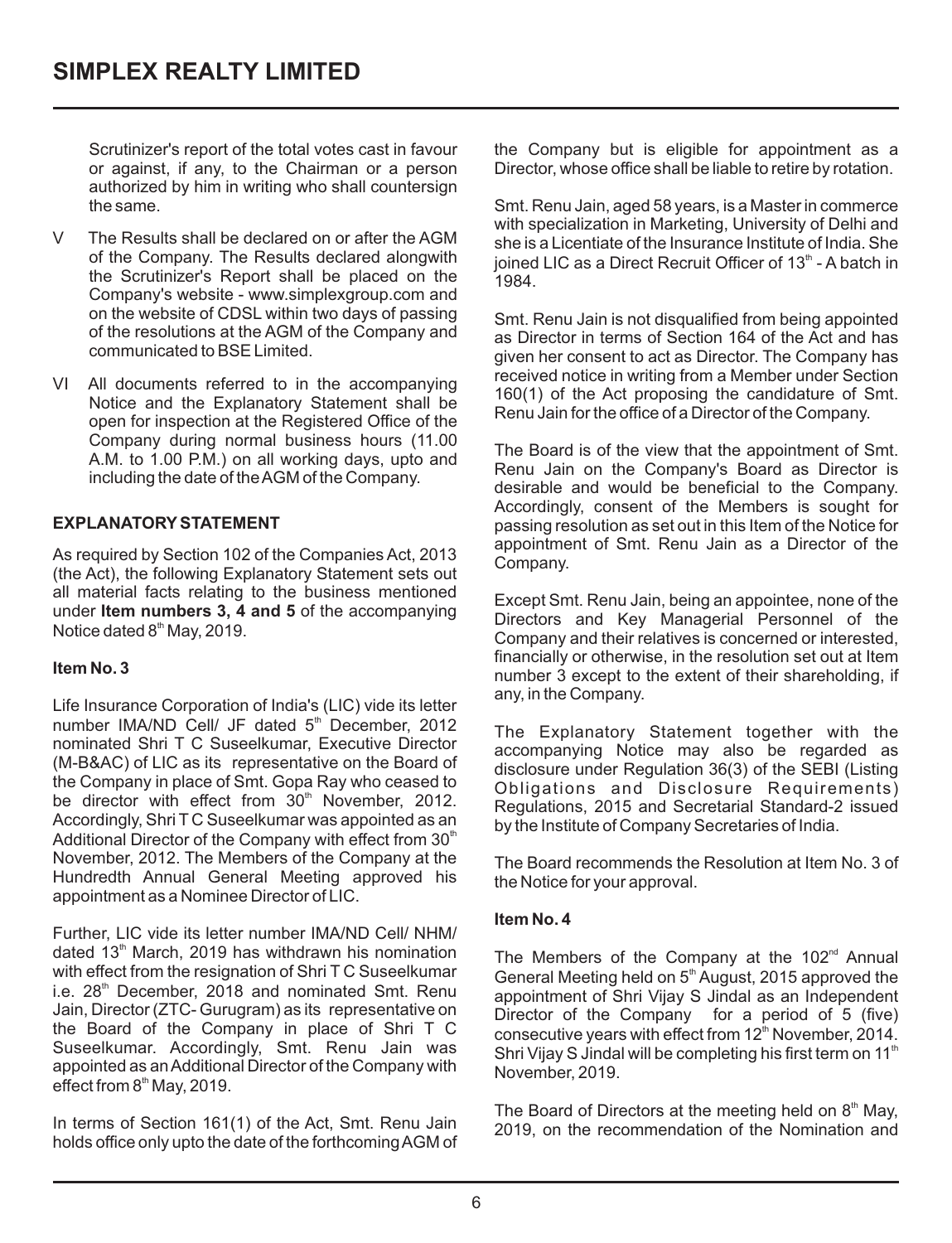

Remuneration Committee and based on his skills, rich experience, knowledge, contributions, continued valuable guidance to the management made by him during his tenure and outcome of performance evaluation of the Independent Directors, has recommended for approval of Members, the reappointment of Shri Vijay S Jindal as an Independent Director of the Company, for a second term of 5 (five ) consecutive years with effect from 12<sup>th</sup> November, 2019 upto 11<sup>th</sup> November, 2024, shall not be liable to retire by rotation.

As per Section 149(10) of the Act, an Independent Director shall hold office for a term of upto 5 (five) consecutive years on the board of a company, but shall be eligible for re-appointment on passing a special resolution by the company for another term of upto 5 (five) consecutive years on the board of a company.

Shri Vijay S Jindal , aged 57 years, is graduate USA. He has vast experience in production, business and administration. He serves as a Director on the Board of several companies. commerce, University of Mumbai and post graduate in Business Management, University of Massachusetts,

Shri Vijay S Jindal is not disqualified from being appointed as Director in terms of Section 164 of the Act and has given his consent to act as Director. The Company has received notice in writing from a Member under Section 160(1) of the Act proposing the candidature of Shri Vijay S Jindal for the office of Independent Director of the Company.

The Company has also received declarations from Shri Vijay S Jindal that he meets the criteria of independence as prescribed both under Section 149(6) of the Act and Regulation 16 of the SEBI (Listing Obligations and Disclosure Requirements) Regulations, 2015.

In the opinion of the Board, Shri Vijay S Jindal fulfill the conditions for re-appointment as Independent Director as specified in the Act and the SEBI (Listing Obligations and Disclosure Requirements) Regulations, 2015. Shri Vijay S Jindal is independent of the management.

A copy of the draft letter for re-appointment of Shri Vijay S Jindal setting out the terms and conditions of reappointment is available for inspection at the Registered Office of the Company during normal business hours (11.00 A.M. to 1.00 P.M.) on all working days, upto and including the date of the AGM.

The Board considers that his continued association

would be of immense benefit to the Company as it has been beneficial in the past and it is desirable to continue to avail his services. Accordingly, consent of the Members is sought for passing special resolution as set out in this Item of the Notice for re-appointment of Shri Vijay S Jindal as an Independent Director of the Company.

Except Shri Vijay S Jindal, being an appointee, none of the Directors and Key Managerial Personnel of the Company and their relatives is concerned or interested, financially or otherwise, in the resolution set out at Item number 4 except to the extent of their shareholding, if any, in the Company.

The Explanatory Statement together with the accompanying Notice may also be regarded as disclosure under Regulation 36(3) of the SEBI (Listing Obligations and Disclosure Requirements) Regulations, 2015 and Secretarial Standard-2 issued by the Institute of Company Secretaries of India.

The Board recommends the Resolution at item No. 4 of the Notice for your approval.

#### **Item Nos. 2 and 5**

The Members at the Annual General Meeting of the Company held on  $8<sup>th</sup>$  August, 2017, approved the appointment of Smt. Sandhya R Kini as a Whole-time Director designated as an Executive Director for a period of five years with effect from 21<sup>st</sup> October, 2016 to  $20<sup>th</sup>$  October, 2021 on a remuneration consisting of  $\bar{\tau}$  42,000/- per month subject to annual revision, if any.

Further, the Members at the Annual General Meeting of the Company held on  $1<sup>st</sup>$  August, 2018, also approved the revision in salary of Smt. Sandhya R Kini from  $₹42,000/-$  per month to ₹45,000/- per month.

Taking into consideration of her efforts given to and involvement in the Company and her present salary and future revisions, if any, and based on the recommendation of Nomination and Remuneration Committee, the Board of Directors at its meeting held on  $8<sup>th</sup>$  May, 2019, has approved the revision in the salary from existing  $\overline{\zeta}$  45,000/- per month to  $\overline{\zeta}$  48,000/ per month with effect from 1<sup>st</sup> April, 2019.

Smt. Sandhya R Kini has been associated with the Company since 2011 and holds 100 equity shares in the Company. She is also a Director on the Board of Lucky Vyapaar and Holdings Private Limited and Simplex Renewable Resources Private Limited.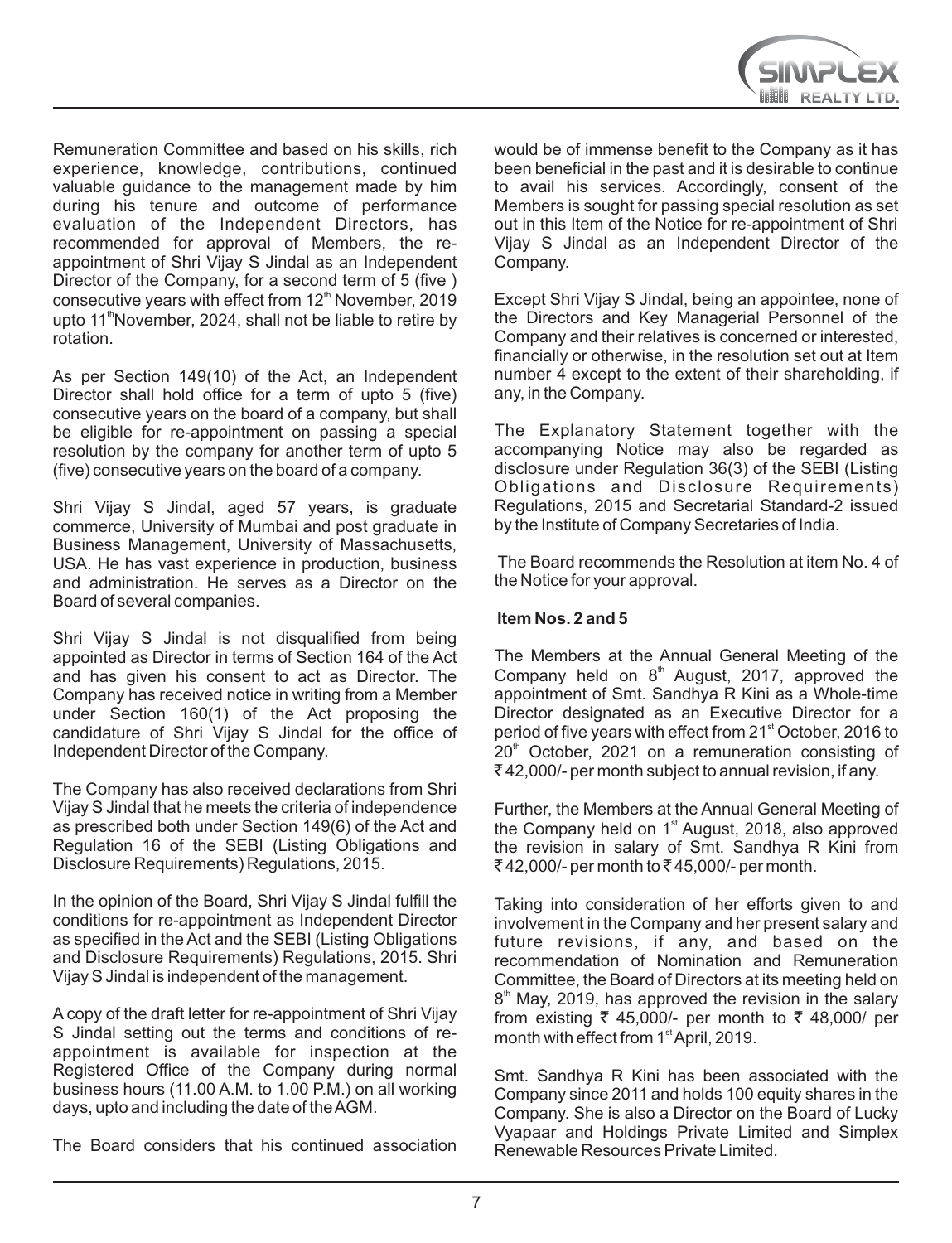Smt. Sandhya R Kini is commerce graduate and having experience in the field of general administration and governance.

The aforesaid remuneration payable to Smt. Sandhya R Kini as the Executive Director is within the maximum limits as laid dawn under Section 197 and all other applicable provisions, if any of the Act, in line with provisions, Schedule V to the Act as amended and subject to the approval of the Members to be obtained at this AGM and to the extent any of the provisions herein are inconsistent or contrary to terms of such approval, the latter will prevail.

The Board consider that the aforesaid remuneration payable to Smt. Sandhya R Kini as the Executive Director is commensurate with her abilities and experience.

The period of office of Smt. Sandhya R Kini shall be liable to determination by retirement of directors by rotation. If Smt. Sandhya R Kini is re-appointed as a director, immediately on retirement by rotation, she shall continue to hold office of as the Executive Director of the Company and such re-appointment as director shall not be deemed to constitute break in her appointment as the Executive Director of the Company.

Except Smt. Sandhya R Kini, being an appointee, none of the Directors, Key Managerial Personnel of the Company and their relatives are concerned or interested, financial or otherwise, in the resolution set out at Item No 5.

The Explanatory Statement together with the accompanying Notice may also be regarded as an abstract of the Agreement and Memorandum of interest under Section 190 of the Act.

The Board recommends the Resolution at Item No. 5 of the Notice for your approval.

#### **DETAILS OF DIRECTORS SEEKING APPOINTMENT / RE-APPOINTMENT IN TERMS OF THE REGULATION 36(3) SEBI (LISTING OBLIGATIONS AND DISCLOSURE REQUIREMENTS) REGULATIONS, 2015**

#### **Re- Appointment of Smt. Sandhya R Kini (Item Nos. 2 and 5)**

For the details of the re -appointment of Smt. Sandhya R Kini as a Director of the Company, please refer to the above Explanatory Statement in respect to Special Business set out at Item No. 5 of the Notice of the AGM pursuant to the Companies Act, 2013.

#### **Appointment of Smt. Renu Jain a nominee of LIC as Director (Item No. 3)**

For the details of appointment of Smt. Renu Jain as a Nominee Director of the Company, please refer to the above Explanatory Statement in respect to Special Business set out at Item No. 3 of the Notice of the AGM pursuant to the Companies Act, 2013

#### **Re- Appointment of Shri Vjiay S Jindal as an Independent Director (Item No 4)**

For the details of re- appointment of Shri Vijay S Jindal

as an Independent Director of the Company, for the second term of 5 (five) consecutive years with effect from  $12<sup>th</sup>$  November, 2019 upto  $11<sup>th</sup>$  November, 2024, please refer to the above Explanatory Statement in respect to Special Business set out at Item No. 4 of the Notice of the AGM pursuant to the Companies Act, 2013.

By Order of the Board of Directors

 **Shekhar R Singh**  Mumbai, 8<sup>th</sup> May, 2019 Company Secretary

CIN: L17110MH1912PLC000351

#### **Registered Office:**

30, Keshavrao Khadye Marg, Sant Gadge Maharaj Chowk, Mumbai-400 011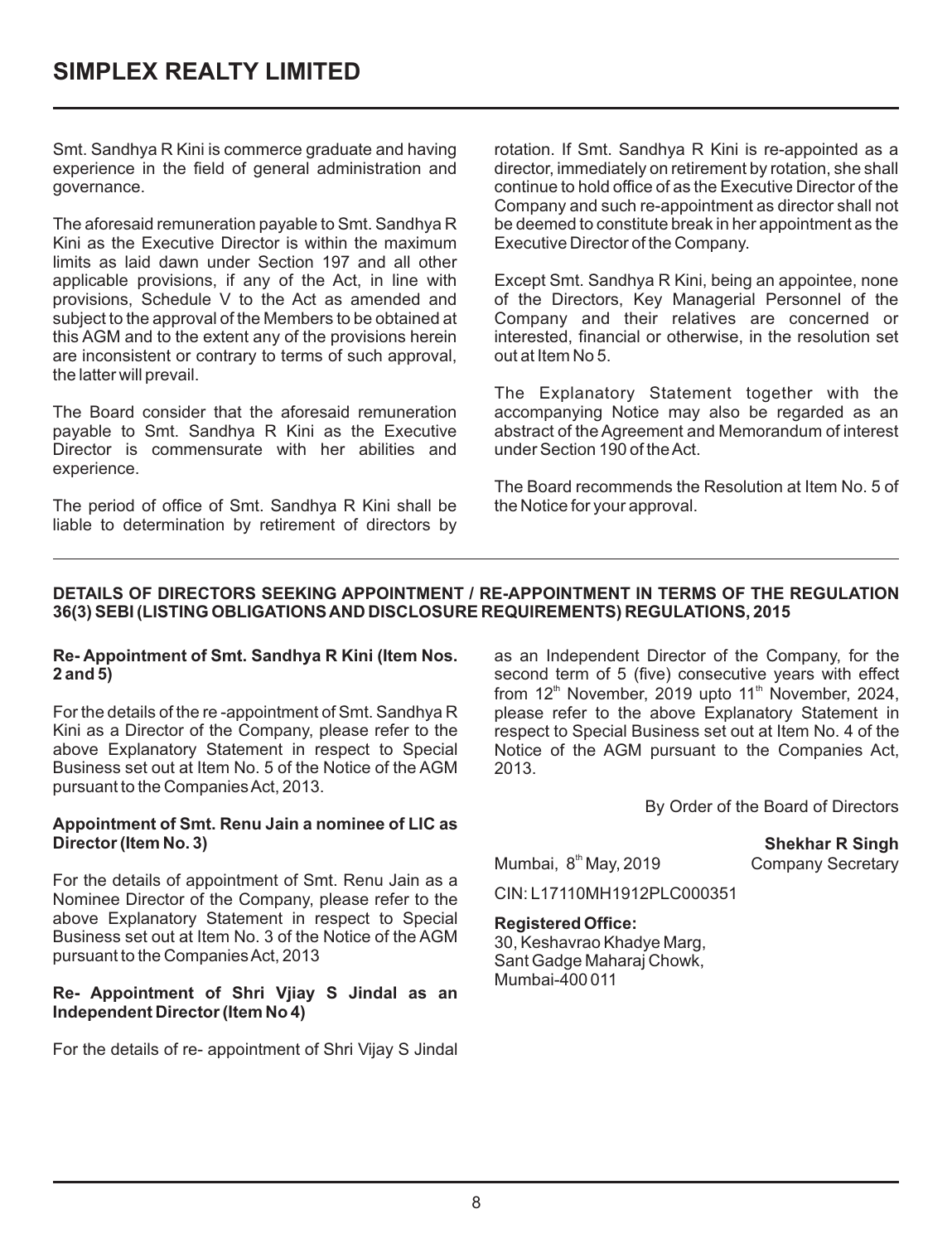|                                                                                                                        |                                                                                                        | CIN: L17110MH1912PLC000351<br>Registered Office: 30, Keshavrao Khadye Marg, Sant Gadge Maharaj Chowk, Mumbai - 400 011                                                                                                                                                                 |                               |           |  |  |  |
|------------------------------------------------------------------------------------------------------------------------|--------------------------------------------------------------------------------------------------------|----------------------------------------------------------------------------------------------------------------------------------------------------------------------------------------------------------------------------------------------------------------------------------------|-------------------------------|-----------|--|--|--|
|                                                                                                                        |                                                                                                        | <b>ATTENDANCE SLIP</b>                                                                                                                                                                                                                                                                 |                               |           |  |  |  |
|                                                                                                                        |                                                                                                        | I hereby record my presence at the 106 <sup>th</sup> ANNUAL GENERAL MEETING held at Babubhai Chinai Committee<br>Room, 2 <sup>nd</sup> Floor, Indian Merchants Chamber, IMC Marg, Churchgate, Mumbai - 400020<br>at 11.30. A.M. on Wednesday, the 7 <sup>th</sup> day of August, 2019. |                               |           |  |  |  |
|                                                                                                                        |                                                                                                        |                                                                                                                                                                                                                                                                                        |                               |           |  |  |  |
|                                                                                                                        |                                                                                                        |                                                                                                                                                                                                                                                                                        |                               |           |  |  |  |
|                                                                                                                        |                                                                                                        |                                                                                                                                                                                                                                                                                        |                               |           |  |  |  |
|                                                                                                                        |                                                                                                        |                                                                                                                                                                                                                                                                                        |                               |           |  |  |  |
|                                                                                                                        | <b>Full Name of Member</b>                                                                             |                                                                                                                                                                                                                                                                                        |                               | Signature |  |  |  |
|                                                                                                                        | Full Name of Proxy (in Block Letters)                                                                  |                                                                                                                                                                                                                                                                                        |                               | Signature |  |  |  |
|                                                                                                                        |                                                                                                        |                                                                                                                                                                                                                                                                                        |                               |           |  |  |  |
| 1)                                                                                                                     |                                                                                                        | Members/Proxy holders are requested to bring the attendance slip duly completed when they come to the<br>Meeting and hand them over at the entrance after affixing their signatures on them.                                                                                           |                               |           |  |  |  |
|                                                                                                                        | Members/Proxy holders should bring their copy of the Annual Report for reference at the Meeting.<br>2) |                                                                                                                                                                                                                                                                                        |                               |           |  |  |  |
| CIN: L17110MH1912PLC000351<br>Registered Office: 30, Keshavrao Khadye Marg, Sant Gadge Maharaj Chowk, Mumbai - 400 011 |                                                                                                        |                                                                                                                                                                                                                                                                                        |                               |           |  |  |  |
|                                                                                                                        |                                                                                                        | <b>PROXY FORM</b><br>[Pursuant to Section 105(6) of the Companies Act, 2013 and rules 19(3) of<br>the Companies (Management and Administration) Rules, 2014]                                                                                                                           |                               |           |  |  |  |
|                                                                                                                        | Name of the Member(s)                                                                                  |                                                                                                                                                                                                                                                                                        | e-mail Id:                    |           |  |  |  |
|                                                                                                                        | Registered address:                                                                                    |                                                                                                                                                                                                                                                                                        | Folio No/*Client Id:<br>*DPID |           |  |  |  |
|                                                                                                                        |                                                                                                        |                                                                                                                                                                                                                                                                                        |                               |           |  |  |  |
| 1.                                                                                                                     |                                                                                                        |                                                                                                                                                                                                                                                                                        |                               |           |  |  |  |
|                                                                                                                        |                                                                                                        |                                                                                                                                                                                                                                                                                        |                               |           |  |  |  |
| 2.                                                                                                                     |                                                                                                        |                                                                                                                                                                                                                                                                                        |                               |           |  |  |  |
|                                                                                                                        |                                                                                                        |                                                                                                                                                                                                                                                                                        |                               |           |  |  |  |
| 3.                                                                                                                     |                                                                                                        |                                                                                                                                                                                                                                                                                        |                               |           |  |  |  |
|                                                                                                                        |                                                                                                        |                                                                                                                                                                                                                                                                                        |                               |           |  |  |  |

as my/our proxy to attend and vote (on a poll) for me/us and on my/our behalf at the 106<sup>th</sup> Annual General Meeting of the Company, to be held on Wednesday, the 7<sup>th</sup> August, 2019 at 11.30 A.M. at at Babubhai Chinai Committee Room, 2<sup>nd</sup> Floor, Indian Merchants Chamber, IMC Marg, Churchgate, Mumbai – 400020 and at any adjournment thereof in respect of such resolutions as are indicated below: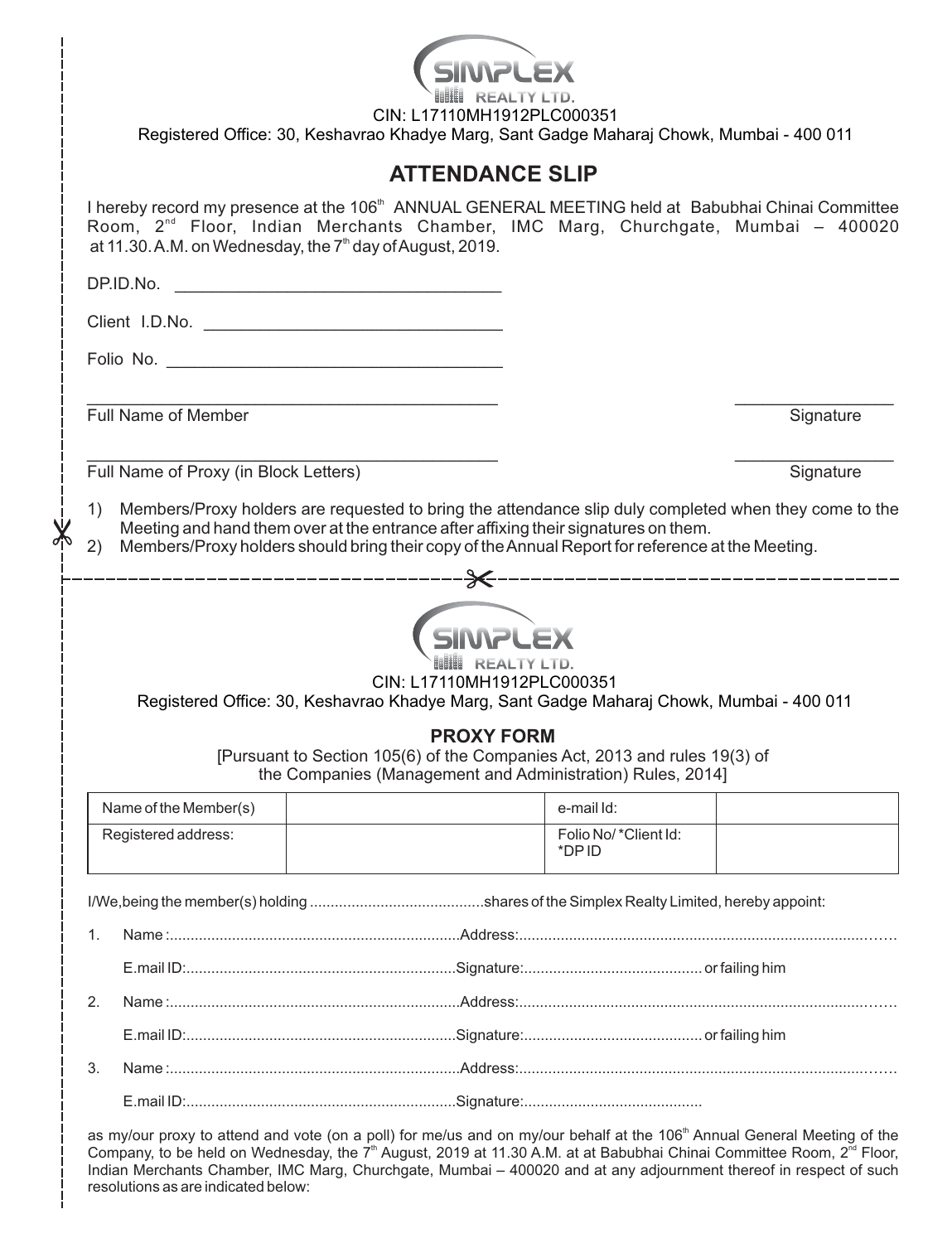I/ We wish my above proxy(ies) to vote in the manner as indicated in the box below:

| <b>Resolutions</b>        |                                                                                                                                               |  | <b>Against</b> |
|---------------------------|-----------------------------------------------------------------------------------------------------------------------------------------------|--|----------------|
| <b>Ordinary Business:</b> |                                                                                                                                               |  |                |
|                           | Adoption of the Audited Financial Statements (including the Consolidated Financial<br>Statements), the Reports of the Directors' and Auditors |  |                |
|                           | Re-appointment of Smt. Sandhya R Kini as a Director, who retires by rotation                                                                  |  |                |
| <b>Special Business:</b>  |                                                                                                                                               |  |                |
| 3.                        | Appointment of Smt. Renu Jain, nominee of LIC as a Director                                                                                   |  |                |
| 4.                        | Re-appointment of Shri Vijay S Jindal as an Independent Director                                                                              |  |                |
| 5.                        | Revision in the terms of remuneration of Smt. Sandhya R Kini, Whole-time Director                                                             |  |                |

Signed this.............day of ..................................2019.

Signature of Member Signature of Proxy holder(s)

Affix Revenue Stamp (Signature)

#### Note:

- 1. This form duly filled up, stamped and signed by the appointer or his attorney duly authorized in writing or if the appointer is a Body Corporate, under the seal or signed by an attorney duly authorized by it shall be deposited at the Registered Office of the Company alongwith the power of Attorney, if any under which the Proxy Form is signed, not less than 48 hours before the time for holding the meeting. AProxy need not be a member of the Company.
- 2.  $*$ This is only optional. Please put a " $\checkmark$ " in the appropriate column against the resolutions indicated in the Box. If you leave the " For" or "Against" column blank against any or all the resolutions , your Proxy will be entitled to vote in the manner as he/she thinks appropriate.
- 3. Appointing a proxy does not prevent a member from attending the meeting in person if he/she so wishes.<br>4. In the case of Jointholders, the signature of any one holder will be sufficient, but names of all the jointh
- In the case of Jointholders, the signature of any one holder will be sufficient, but names of all the jointholders should be stated.